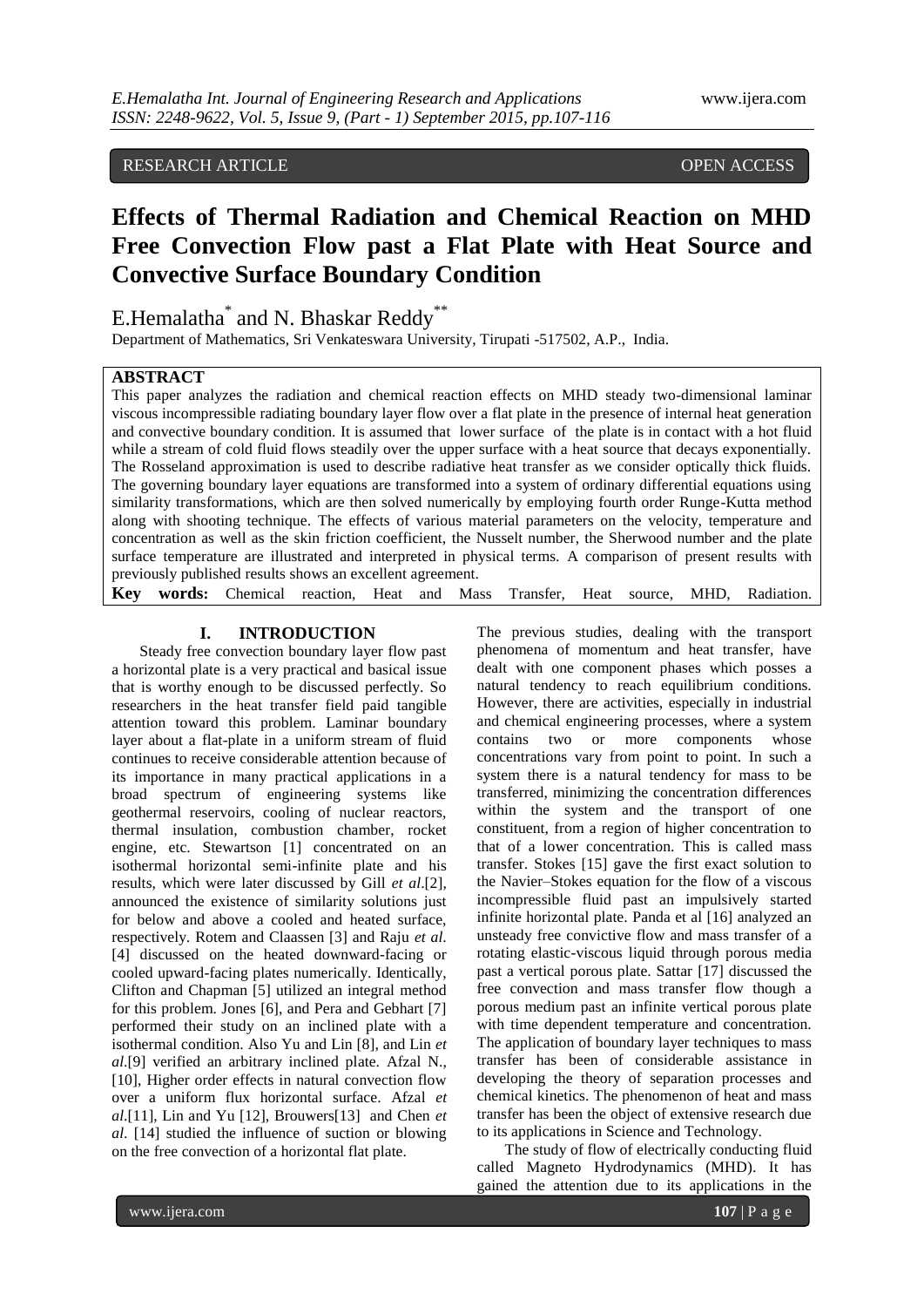design of heat exchangers, induction pumps, and nuclear reactors, in oil exploration and in space vehicle propulsion. Thermal radiation in fluid dynamics has become a significant branch of the engineering sciences and is an essential aspect of various scenarios in mechanical, aerospace, chemical, environmental, solar power and hazards engineering. Bhaskara Reddy and Bathaiah [18, 19] analyze the Magnetohydrodynamic free convection laminar flow of an incompressible Viscoelastic fluid. Later, he was studied the MHD combined free and forced convection flow through two parallel porous walls. Elabashbeshy [20] studied heat and mass transfer along a vertical plate in the presence of magnetic field. Samad, Karim and Mohammad [21] calculated numerically the effect of thermal radiation on steady MHD free convectoin flow taking into account the Rosseland diffusion approximaion. Loganathan and Arasu [22] analyzed the effects of thermophoresis particle deposition on non-Darcy MHD mixed convective heat and mass transfer past a porous wedge in the presence of suction or injection. Ghara, Maji, Das, Jana and Ghosh [23] analyzed the unsteady MHD Couette flow of a viscous fluid between two infinite non-conducting horizontal porous plates with the consideration of both Hall currents and ion-slip. The radiation effect on steady free convection flow near isothermal stretching sheet in the presence of magnetic field is investigated by Ghaly et al. [24]. Also, Ghaly [25] analyzed the effect of the radiation on heat and mass transfer on flow and thermal field in the presence of magnetic field for horizontal and inclined plates.

Chemical reaction can be codified as either heterogeneous or homogeneous processes. This depends on whether they occur at an interface or as a single phase volume reaction. The effect of the presence of foreign mass on the free convection flow past a semi-infinite vertical plate was studied by Gebhart *et al*. [26]. The presence of a foreign mass in air or water causes some kind of chemical reaction. During a chemical reaction between two species, heat is also generated (Byron Bird *et al.* [27]). In most of cases of chemical reaction, the reaction rate depends on the concentration of the species itself. A reaction is said to be first order if the rate of reaction is directly proportional to concentration itself (Cussler [28]). Shakhaoath et al. [29] studied the possessions of chemical reaction on MHD Heat and mass transfer of nanofluid flow on a continuously moving surface. Chemical reaction effects on heat and mass transfer laminar boundary layer flow have been discussed by many authors (Apelblat [30]; Das *et al* [31]; Muthucumaraswamy *et al*. [32] in various situations. Anjalidevi and Kandasamy [33] investigated the effects of chemical reaction and heat and mass transfer on a laminar flow along a semi-infinite horizontal plate Moreover, there are a number of

physical circumstances where internal heat generation in an otherwise forced convective flow over a flat surface do occur. For instance, convection with internal heat generation plays an important role in the overall heat transfer process, i.e, in the development of a metal waste form from spent nuclear fuel, phase change processes and thermal combustion processes, Crepeau and Clarksean[34] considered the classical problem of natural convection from an isothermal vertical plate and added a heat generation term in the energy equation. They found that for a true similarity solution to exist, the internal heat generation must decay exponentially with the classical similarity variable. This type of model can be used in mixtures where a radioactive material is surrounded by inert alloys and in the electromagnetic heating of materials. Olanrwaju [35] studied the combined effects of an exponentially decaying internal heat Generation and convective surface boundary condition on the thermal boundary layer over a flat plate.

In the present study, an attempt is made to analyze the simultaneous effects of thermal radiation and chemical reaction on hydromagnetic heat and mass transfer flow over a horizontal flat plate with a heat source that decays exponentially and convective surface boundary condition. The governing boundary layer equations are reduced to a system of nonlinear ordinary differential equations using similarity transformations and the resulting equations are then solved numerically using Runge-Kutta fourth order method along with shooting technique. A parametric study is conducted to illustrate the influence of various governing parameters on the velocity, temperature and concentration as well as the skinfriction coefficient (surface shear stress), the local Nusselt number (surface heat transfer coefficient) the plate surface temperature and the local Sherwood (surface concentration gradient) number and discussed in detail.

# **II. MATHEMATICAL ANALYSIS**

A steady two-dimensional steady free convective flow of a viscous incompressible, electrically conducting and radiating fluid adjacent to flat plate is considered. The flow is assumed to be in the direction of x-axis along the plate and y-axis normal to it, with a stream of cold fluid at temperature *T<sup>∞</sup>* and concentration *C<sup>∞</sup>* over the upper surface of the flat plate with a uniform velocity  $U_\infty$ , while the lower surface of the plate is heated by convection from a hot fluid at temperature  $T_f$ , which provides heat transfer coefficient  $h_f$  as shown in Fig.1. The cold fluid is in contact with the upper surface of the plate generates heat internally at the volumetric rate  $\dot{q}$ . A uniform magnetic field is applied in the direction perpendicular to the plate. The fluid is assumed to be slightly conducting, so that the magnetic Reynolds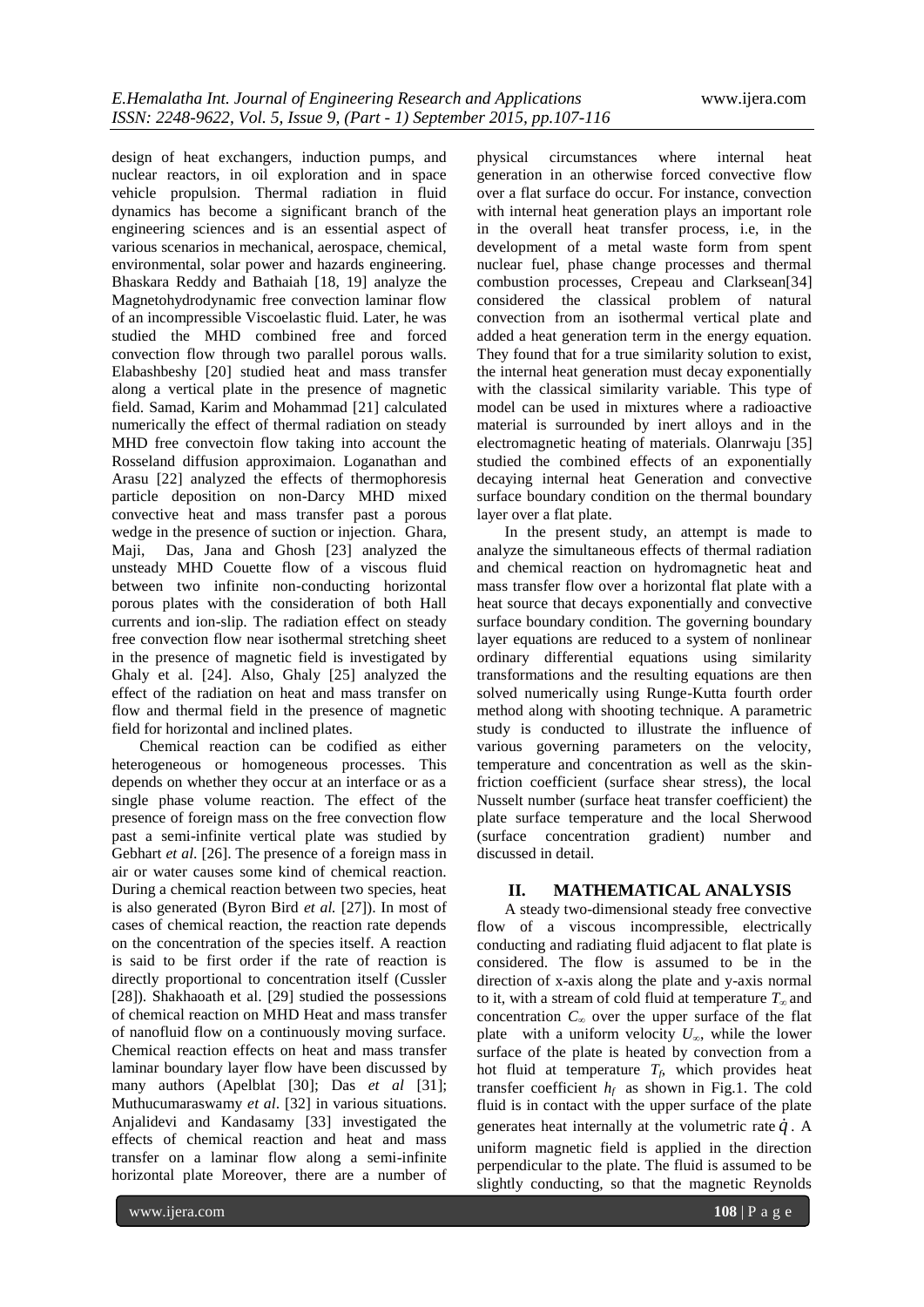number is much less than unity, and hence the induced magnetic field is negligible in comparison with applied magnetic field. It is assumed that there is no applied voltage which implies the absence of electrical field. The fluid is considered to be a gray, absorbing emitting radiation but non-scattering medium and the Rosseland approximation is used to describe the heat flux in the energy equation. The analysis considers a homogeneous first-order chemical reaction.



Fig.1. Flow configuration and co-ordinate system

The continuity, momentum, energy, and concentration equations describing the flow can be written as

$$
\frac{\partial u}{\partial x} + \frac{\partial v}{\partial y} = 0
$$
 (1)

$$
u\frac{\partial u}{\partial x} + v\frac{\partial u}{\partial y} = v\frac{\partial^2 u}{\partial y^2} - \frac{\sigma B_0^2}{\rho}u
$$
\n(1)

$$
\frac{\partial z}{\partial x} + v \frac{\partial z}{\partial y} = k \frac{\partial^2 z}{\partial y^2} + \dot{q} - \frac{\partial q}{\partial y}
$$
\n
$$
\frac{\partial z}{\partial y} = k \frac{\partial^2 z}{\partial y^2} + \dot{q} - \frac{\partial q}{\partial y}
$$
\n
$$
\frac{\partial z}{\partial y} = k \frac{\partial^2 z}{\partial y^2} + \dot{q} - \frac{\partial q}{\partial y}
$$
\n(2)

$$
u\frac{\partial C}{\partial x} + \frac{\partial C}{\partial y} = D\frac{\partial^2 C}{\partial y^2} - Kr^{\dagger} C
$$
\n(3)

where  $u$  and  $v$  denote the fluid velocity in  $x$ ,  $y$  directions respectively, υ - the kinematic viscosity, *σ* - the electrical conductivity,  $B_0$  - the magnetic induction,  $\rho$  - the fluid density,  $T$  - the local temperature,  $C$  - the local species concentration,  $C_p$  the specific heat at constant pressure, *k* - the thermal conductivity of fluid,  $q_r$  - the radiative heat flux,  $\dot{q}$  the volumetric heat generation, *D* - the mass diffusivity, and *Kr'* - the chemical reaction rate on the species concentration.

The boundary conditions for the velocity, temperature and concentration fields are

$$
u(x,0) = v(x,0) = 0,
$$
  
\n
$$
-k\frac{\partial T}{\partial y}(x,0) = h_f[T_f - T(x,0)]
$$
  
\n
$$
C(x,0) = C_w = Ax^n + C_{\infty},
$$
\n(5)

$$
u(x,\infty) = U_{\infty}, T(x,\infty) = T_{\infty}, C(x,\infty) = C_{\infty},
$$

where  $C_w$  is the species concentration at the plate surface, *A* is the constant, *n* is the power index of the concentration and *C<sup>∞</sup>* is the concentration of the fluid away from the plate.

By using the Rosseland approximation (Brewster [36]), the heat flux  $q_r$  is given by

$$
q_r = \frac{4\sigma^*}{3k^*} \frac{\partial T^4}{\partial y}
$$
\n
$$
q_r = \frac{4\sigma^*}{3k^*} \frac{\partial T^4}{\partial y}
$$
\n
$$
(6)
$$

where  $\sigma^*$  is the Stephen-Boltzmann constant and  $k^*$ the mean absorption. It should be noted that by using the Rosseland approximation, the present analysis is limited to optically thick fluids. If the temperature differences with in the flow are sufficiently small, then equation (3) can be linearized by expanding  $T^4$ into the Taylor series about *T∞*, which after neglecting higher order terms takes the form  $T^4 - 4T^3T$  3  $T^4$ 

$$
I = 4I_{\infty}I - 3I_{\infty} \tag{7}
$$

In view of the equations  $(6)$  and  $(7)$ , the equation  $(3)$ reduces to <sup>2</sup>T a  $16\sigma^*T^3 \partial^2$ 

reduces to  
\n
$$
u \frac{\partial T}{\partial x} + v \frac{\partial T}{\partial y} = \frac{k}{\rho c_p} \frac{\partial^2 T}{\partial y^2} + \frac{\dot{q}}{\rho c_p} + \frac{16\sigma^* T_o^3}{3k^* \rho c_p} \frac{\partial^2 T}{\partial y^2}
$$
\n(8)

In order to write the governing equations and the boundary conditions in the dimensionless form, the following dimensionless quantities are introduced.

$$
\eta = \frac{y}{x} \sqrt{\text{Re}_x}, \qquad u = U_{\infty} f',
$$
\n
$$
v = \frac{v}{2x} \sqrt{\text{Re}_x} (\eta f' - f), \qquad \theta = \frac{T - T_{\infty}}{T_f - T_{\infty}},
$$
\n
$$
\phi(\eta) = \frac{C - C_{\infty}}{C_{\infty} - C_{\infty}}, \qquad Bi_x = \frac{h_f}{k} \sqrt{\frac{vx}{U_{\infty}}},
$$
\n
$$
\lambda_x = \frac{\dot{q}x^2 e^n}{k \text{ Re}_x (T_f - T_{\infty})}, \qquad M_x = \frac{\sigma B_0^2 x}{\rho U_{\infty}},
$$
\n
$$
Kr_x = \frac{Kr'x}{U_{\infty}}, \qquad \text{Pr} = \rho c_p \frac{v}{k}, \qquad Sc = \frac{v}{D},
$$
\n
$$
Nc = \frac{C_{\infty}}{C_{\infty} - C_{\infty}}, \qquad R = \frac{4 \sigma_x T_{\infty}^3}{k^* k}
$$

where prime denotes the differentiation with respect to *η*.  $Re<sub>x</sub> = U<sub>ω</sub>x/v$  is the local Reynolds number. The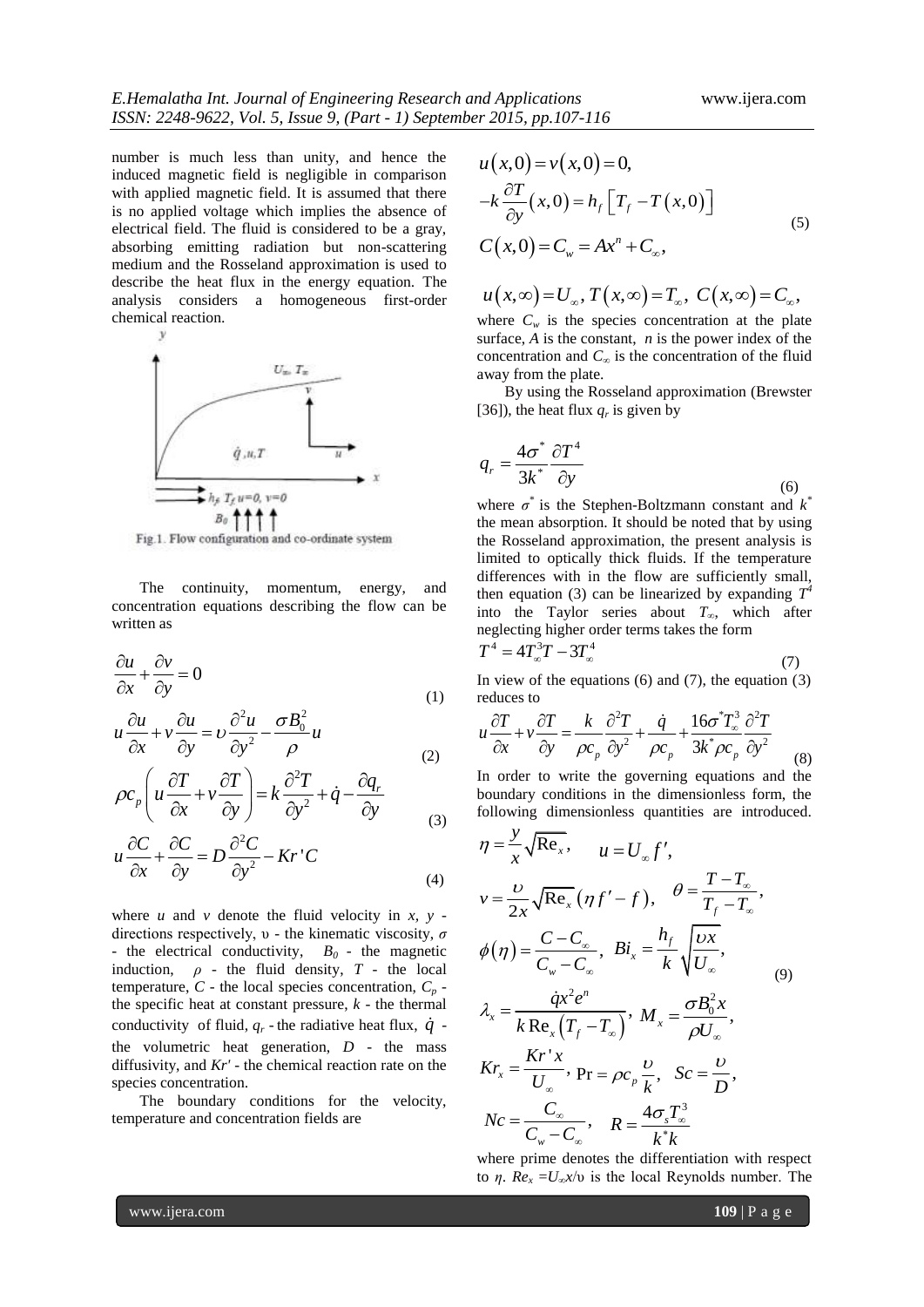local internal heat generation parameter  $\lambda_x$  is defined so that the internal heat generation  $\dot{q}$  decays exponentially with the similarity variable *η* as stipulated in [37].

In the view of the above similarity transformations, the equations  $(2)$ ,  $(8)$  and  $(4)$  reduce to

$$
f''' + \frac{1}{2}ff'' - M_x f' = 0
$$
  
\n
$$
\left(1 + \frac{4}{2}R\right)\theta'' + \frac{1}{2}\Pr f \theta' + \lambda_x e^{-n} = 0
$$
\n(10)

$$
\left(1+\frac{4}{3}R\right)\theta'' + \frac{1}{2}\Pr f\theta' + \lambda_{x}e^{-n} = 0
$$
\n(11)

$$
\varphi'' - \frac{1}{2} Scf \varphi' - ScKr_x(\varphi + Nc) = 0
$$
\n(12)

The corresponding boundary conditions are

$$
f(0) = f'(0) = 0, \quad \theta'(0) = Bi_x [\theta(0) - 1],
$$
  

$$
\varphi(0) = 1, \ f'(\infty) = 1, \ \theta(\infty) = 0, \quad \varphi(\infty) = 0.
$$
 (13)

where  $\eta$  is the similarity variable,  $f(\eta)$  - the dimensionless stream function,  $f'(\eta)$  - the dimensionless stream function, dimensionless velocity,  $\theta(\eta)$  - the dimensionless temperature, *φ*(*η*) - the dimensionless concentration *η* - the similarity variable,  $\lambda_x$  - the local internal heat generation parameter, *M* - the magnetic parameter,  $Bi<sub>x</sub>$  - the local convective heat transfer parameter,  $Pr$  the Prandtl number, *Sc* - the Schmidt number, *Krx*  the local chemical reaction parameter, *Nc* - the concentration difference parameter and *R*- the radiation parameter.

The solutions generated whenever  $Bi_x$  and  $\lambda_x$  are defined as in equations (9) are the local similarity solutions. In order to have a true similarity solution the parameters  $Bi_x$  and  $\lambda_x$  must be constants and not depend on *x*. This condition can be met if the heat transfer coefficient  $h_f$  is proportional to  $x^{1/2}$  and the internal heat generation  $\dot{q}$  is proportional to  $x<sup>-1</sup>$ . In this case, we assume

1

$$
h_f = cx^{-\frac{1}{2}}, \ \dot{q} = lx^{-1} \tag{14}
$$

where *c* and *l* are constants but have the appropriate dimensions. In view of (14), we obtain

$$
Bi = \frac{c}{k} \sqrt{\frac{U}{U_{\infty}}}, \ \lambda = \frac{lve^{n}}{kU_{\infty}(T_f - T_{\infty})}
$$
(15)

The Biot number (*Bi*) lumps together the effects of convection resistance of the hot fluid and the conduction resistance of the flat plate. The parameter *λ* is a measure of the strength of the internal heat generation.

It can also be noted that the local parameters  $M<sub>x</sub>$ and  $Kr<sub>x</sub>$  and in (9) are functions of x and generate local similarity solution. In order to have a true

similarity solution we assume the following relation [38].

$$
\sigma = \frac{b}{x}, \quad Kr' = \frac{m}{x}
$$
 (16)

where *b* and *m* are the constants with appropriate dimensions. In view of relation (9) the parameters,  $M<sub>x</sub>$  and  $Kr<sub>x</sub>$  are now independent of *x* and henceforth, we drop the index  $x^2$  for simplicity.

From the technological point of view, the physical quantities of interest are the skin friction coefficient *f"*(0), the local Nusselt number *θ'*(0) and the Sherwood number *φ'*(0) which represent the wall shear stress, the heat transfer rate and the mass transfer rate respectively. Our task is to investigate how the values of  $f''(0)$ ,  $\theta'(0)$ ,  $\varphi'(0)$  and  $\theta(0)$  the plate surface temperature vary with the radiation parameter *R,* the magnetic parameter *M* and the Prandtl number *Pr*, the internal heat generation  $\lambda$ , local biot number *Bi*, the Schmidt number *Sc*, the local chemical reaction parameter *Kr*, and the concentration difference parameter *Nc* and radiation parameter *R.*

#### **III. METHOD OF SOLUTION**

The system of equations governing the flow field are non-linear. Therefore analytical solutions are not possible. Hence, numerical solutions were obtained by using Runge-Kutta fourth order technique along with shooting method. Using a similarity variable, the governing non-linear partial differential equations have been transformed into non- linear ordinary differential equations. First of all, higher order nonlinear differential equations (10), (11) and (12) are converted into simultaneous linear differential Equations of first order and they are further transformed into initial value problem applying the shooting technique(Jain *et al*.[39]. Once the problem is reduced to initial value problem, then it is solved using Runge-Kutta fourth order technique. The step size  $\Delta \eta$  =0.0001 is used to obtain the numerical solution with six decimal place accuracy as the criterion of convergence. From the process of numerical computation, the skin-friction coefficient, the Nusselt number the Sherwood number and plate surface temperature which are respectively proportional to  $f''(0)$ ,  $\theta'(0)$ ,  $\varphi'(0)$  and  $\theta(0)$  are also sorted out and their numerical values are presented in a tabular form.

### **IV. RESULTS AND DISCUSSION**

In order to get a physical insight into the problem, a parametric study is conducted to illustrate the effects of different governing parameters viz local magnetic field parameter *M*, local internal heat generation parameter  $\lambda_x$ , the local convective heat transfer parameter *Bi*, the Prandtl number *Pr*, the Schmidt number *Sc*, the local chemical reaction parameter *Kr*, and the concentration difference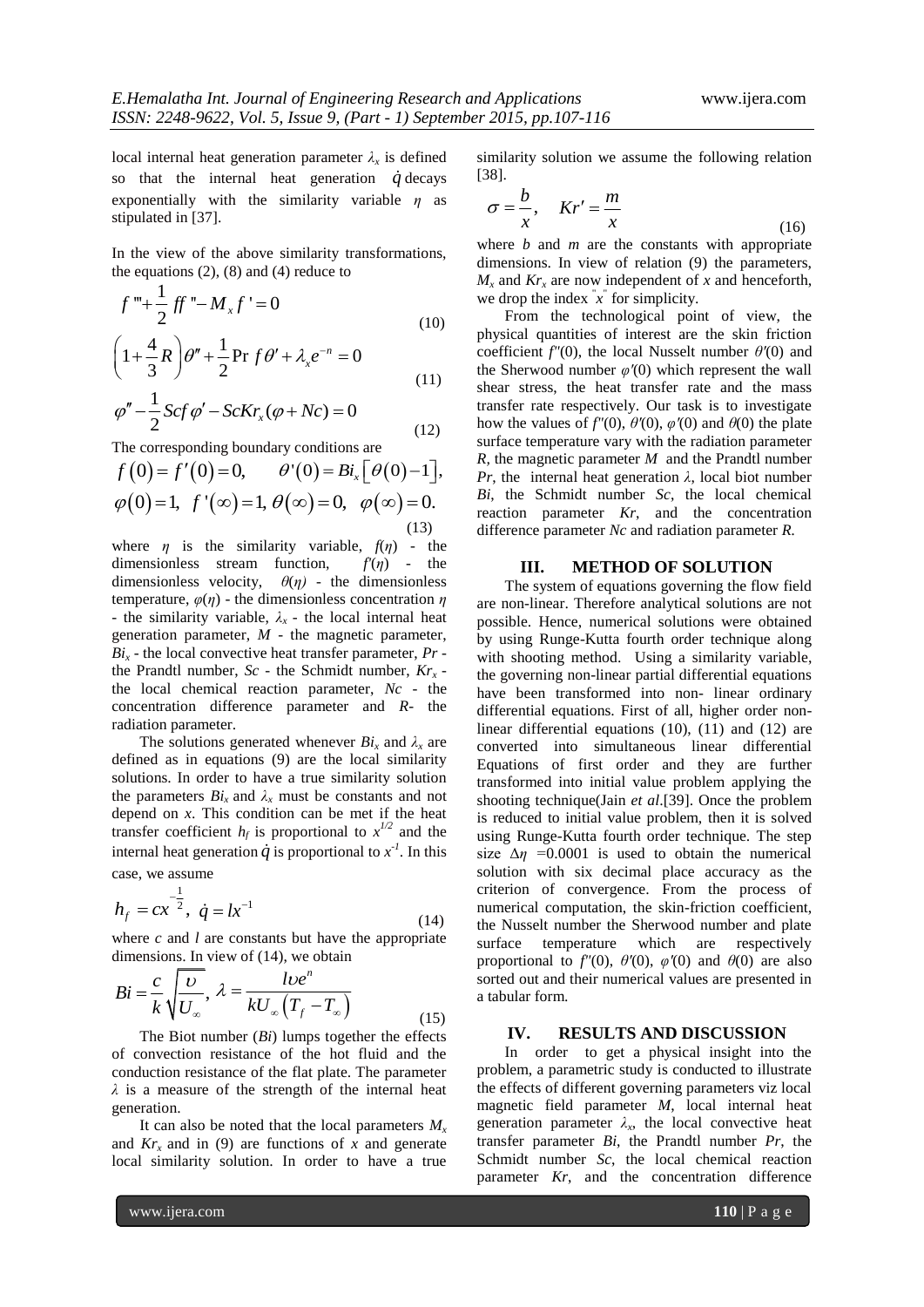parameter *Nc* and radiation parameter *R* upon the nature of flow and transport, the numerical results are depicted graphically in Figs.2-11. Throughout the calculations, the parametric values are chosen as for *M*=0.1, *Bi*=0.1, *λ*=10, *Kr*=0.1, *Sc*=0.62, *Nc*=0.01, *Pr*=0.72 and *R*=1.0. All the graphs therefore correspond to these values unless specifically indicated on the appropriate graph. Numerical results for the skin-friction coefficient, the Nusselt number, the Sherwood number and the plate surface temperature for various values of physical parameters are reported in Tables.

The influence of the magnetic parameter (*M*) on the velocity is shown in Fig.2. It is seen that as the magnetic parameter increases, the velocity decreases and this qualitatively agrees with the expectations, since the magnetic field exerts a retarding force which opposes the velocity. Fig.3 display the effect of the magnetic parameter on the temperature. It is noticed that the temperature of the fluid increases as the magnetic parameter increases. This is due to the fact that the applied magnetic field tends to heat the fluid, and thus reduces the heat transfer from the wall. The effect of the magnetic parameter on the concentration field is illustrated in Fig.4. It can be seen that an increase in magnetic parameter produces significant increase in the concentration boundary layer.

The influence of the internal heat generation  $(\lambda)$ on the temperature is shown in Fig.5. Fig.5 reveals that only for weak internal heat generation i.e.  $\lambda = 0.1$ . the plate surface temperature is less 1 and heat is able to flow from the lower surface of plate into the fluid on the upper face of the plate. For all other values of  $\lambda$ , the heat flows back into the plate. It is seen that as the internal heat generation increases, the temperature increases.

The effect of the Biot number (*Bi*) on the temperature distribution is depicted in Fig.6. Because of strong internal heat generation ( $\lambda$ =10), Fig.6 shows that the plate surface temperatures exceed the temperature of the fluid on the lower surface of the plate and the direction of heat flow is reversed as noted in the earlier discussion. The peak temperature occurs in the thermal boundary in a region close to the plate. Although the temperature reduces as the local Biot number increases but the back heat flow persists.

Fig.7 shows the effect of the Prandtl number on the temperature (*Pr*). It is observed that, an increase in the Prandtl number results in a decrease of the thermal boundary layer, and hence temperature decreases. The reason is that, smaller values of *Pr* are equivalent to increase the thermal conductivities, and therefore heat is able to diffuse away from the heated surface more rapidly than for higher values of *Pr*.

Fig.8 shows the effect of the radiation parameter (*R*) on the temperature. It is noticed that the

temperature descends near the wall, while it ascends in the free stream with an increase in the radiation parameter. The effect of the radiation parameter *R* is to reduce the temperature significantly in the flow region. An increase in the radiation parameter implies the release of heat energy from the flow region, and the fluid temperature decreases as the thermal boundary layer thickness becomes thinner.

The effect of chemical reaction parameter (*Kr*) on the concentration is presented in Fig.9. It is observed that the species concentration decreases with an increase in the chemical reaction parameter *Kr*. Physically this shows that an increase in chemical reaction parameter breaks up the bonds between the atoms and thus the density of the species dilutes and thereby decreases the concentration of the fluid.

The effect of the Schmidt number (*Sc*) on the concentration are shown in Fig.10. The Schmidt number embodies the ratio of momentum to mass diffusivity. The Schmidt number quantifies the relative effectiveness of momentum and mass transport by diffusion in the hydrodynamic (velocity) and concentration (species) boundary layers. As the Schmidt number increases the concentration decreases.

Fig.11 shows the effect of the concentration difference parameter (*Nc*) on the concentration. It is observed that, an increase in the concentration difference parameter decreases the concentration.

Table 1 presents a comparison of the local Nusselt numbers *θ'*(0), the plate surface temperature *θ*(0) between the present results and the results obtained by Olanrewaju [38] for the reduced case  $M=R=Sc=Kr=Nc=0$ . It is found that there is a good agreement, Table -2 and Table-3 shows the analysis of the local skin friction coefficient, the local Nusselt number, the plate surface temperature, and the Sherwood number for various values of the physical parameters. For all values of physical parameters embedded in the system, except for magnetic parameter the value of local skin friction coefficient represented by  $f''(0)=0.132016$ . Note that we have tabulated the values of  $\theta'(0)$  and not -  $\theta'(0)$  as in Table 3, because except for one case *θ'*(0) is positive means heat flows into the flat plate.

From Table 2, it is observed that as the local convective heat transfer parameter (*Bix*) increases the plate heating becomes stronger, leads to an increase in the Nusselt number and plate surface temperature decreases rapidly. As the Prandtl number (*Pr*) increases (from 0.72 Air to 7.1water) the plate surface temperature decreases rapidly curtailing the back heat flow into the plate and hence it leads to a decrease in the Nusselt number. It is observed that as the local internal heat generation increases i.e as  $\lambda$ increases from 5 to 10, both the Nusselt number and the plate surface temperature increase. It is noticed that as the radiation parameter  $(R)$  increases, both the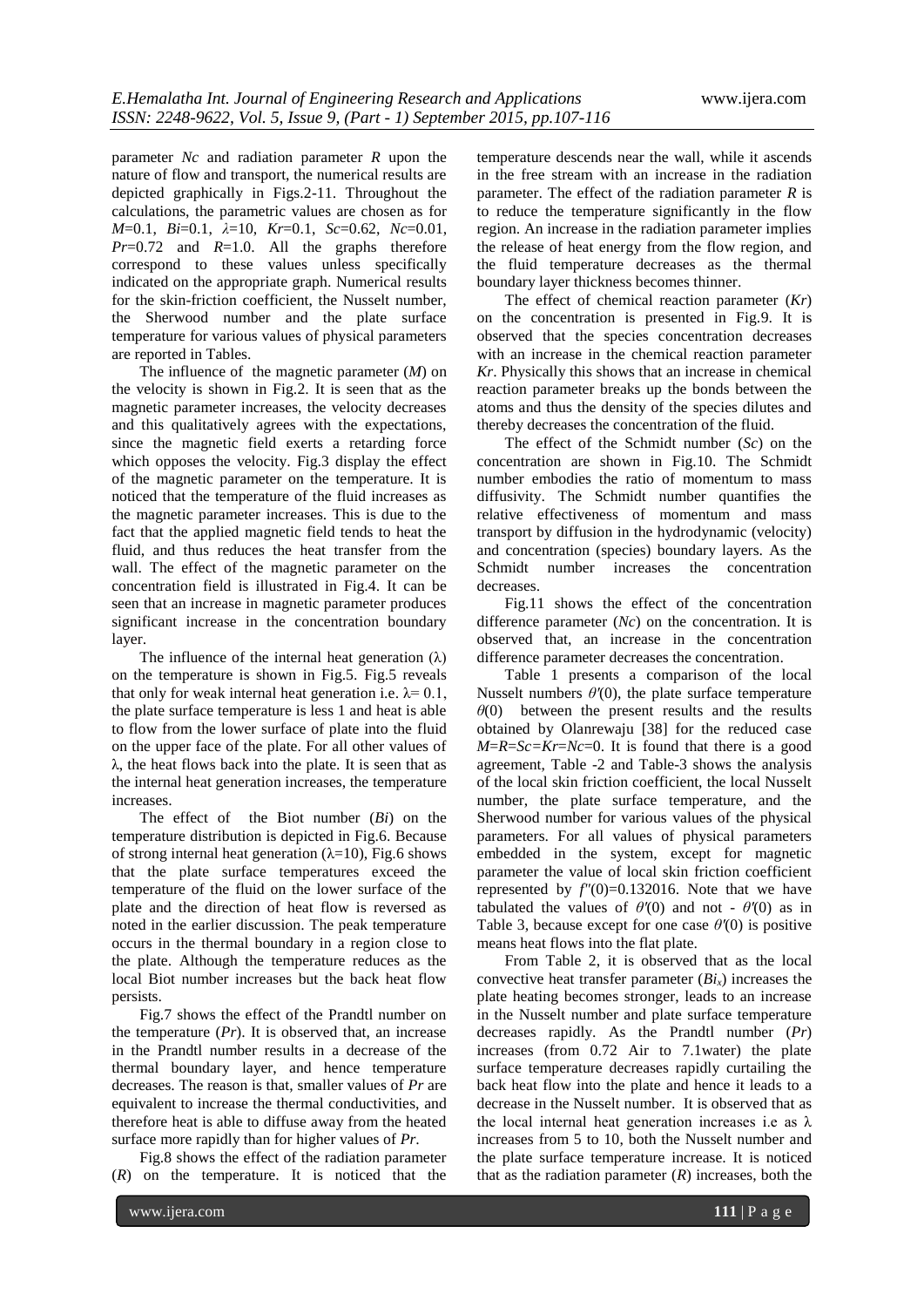local Nusselt number and the plate surface temperature decrease.

It is found from Table 3, with an increase in the magentic parameter (*M*) the skin-friction coefficient, the local Nusselt number and the Sherwood number decrease, while the plate surface temperature increases rapidly.



Fig.2: Velocity profiles for different values of *M*



Fig.3: Temperature profiles for different values of *M*



Fig.4: Concentration profiles for different values of *M*

It is clearly seen from Table 4, that with an increase in the local chemical reaction parameter (*Kr*), the concentration difference parameter (*Nc*) and Schmidt number (*Sc*) leads to an increase in the Sherwood number.



Fig5: Temperature profiles for different values of *λ*



Fig.6: Temperature profiles for different values of *Bi*



Fig.7: Temperature profiles for different values *Pr*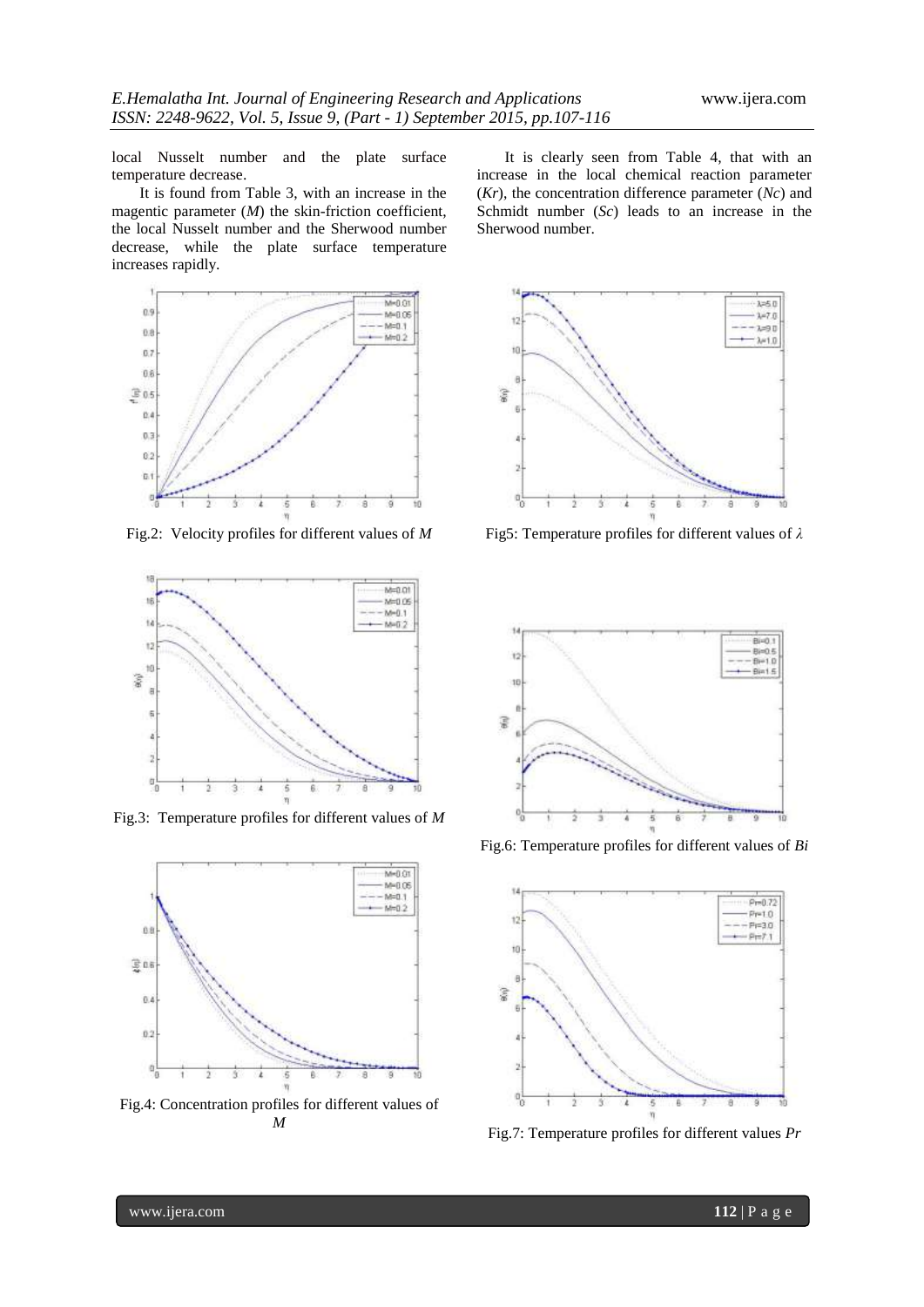

Fig.8: Temperature profiles for different values of *R*



Fig.9: Concentration profiles for different values of *Kr*



Fig.10: Concentration profiles for different values *Sc*



Fig.11: Concentration profiles for different values of *Nc*

| Bi  | Pr   | λ   | Olanrewaju   |             | Present results |             |
|-----|------|-----|--------------|-------------|-----------------|-------------|
|     |      |     | $\theta'(0)$ | $\theta(0)$ | $\theta'(0)$    | $\theta(0)$ |
| 0.1 | 0.72 | 1.0 | 0.1154879    | 2.15487958  | 0.115492        | 2.154917    |
| 1.0 | 0.72 | 1.0 | 0.3526541    | 1.35265410  | 0.352660        | 1.352660    |
| 1.0 | 0.72 | 1.0 | 0.4437910    | 1.04437910  | 0.443796        | 1.044380    |
| 0.1 | 3.00 | 1.0 | 0.272290     | 1.27229008  | 0.027234        | 1.272345    |
| 0.1 | 7.10 | 1.0 | $-0.0101008$ | 0.89899201  | $-0.010099$     | 0.899006    |
| 0.1 | 0.72 | 5.0 | 0.8763365    | 9.76336572  | 0.876353        | 9.763531    |
| 0.1 | 0.72 | 10  | 1.8273973    | 19.273973   | 1.827430        | 19.274299   |

TABLE 1: Comparison of  $\theta'(0)$  and  $\theta(0)$  for different values of *Bi<sub>x</sub>*, *Pr*,  $\lambda$ <sub>*x*</sub>

TABLE 2: Numerical values of *θ'*(0) and *θ*(0), for *M*=0.1, *Kr*=0.1*, Nc*=0.01, *Sc*=0.62

|     |      |           | $\frac{1}{2}$ . There is $\frac{1}{2}$ and $\frac{1}{2}$ (b), i.e. i.e. $\frac{1}{2}$ |              | $5.1.1.0$ $0.01.04$ |
|-----|------|-----------|---------------------------------------------------------------------------------------|--------------|---------------------|
| Bi  | Pr   | $\lambda$ | R                                                                                     | $\theta'(0)$ | $\theta(0)$         |
| 0.1 | 0.72 | 10        | 1.0                                                                                   | 0.696258     | 13.792030           |
| 0.5 | 0.72 | 10        | 1.0                                                                                   | 1.987599     | 6.436097            |
| 1.0 | 0.72 | 10        | 1.0                                                                                   | 2.361447     | 4.306528            |
| 1.4 | 0.72 | 10        | 1.0                                                                                   | 2.511604     | 3.451182            |
| 0.1 | 0.72 | 10        | 1.0                                                                                   | 0.696258     | 13.792030           |
| 0.1 | 1.0  | 10        | 1.0                                                                                   | 0.582509     | 12.638357           |
| 0.1 | 3.0  | 10        | 1.0                                                                                   | 0.231234     | 9.075582            |
| 0.1 | 7.1  | 10        | 1.0                                                                                   | 0.003590     | 6.766688            |
| 0.1 | 0.72 | 5.0       | 1.0                                                                                   | 0.316561     | 7.075836            |
| 0.1 | 0.72 | 7.0       | 1.0                                                                                   | 0.468440     | 9.762314            |
| 0.1 | 0.72 | 9.0       | 1.0                                                                                   | 0.620318     | 12.448791           |
| 0.1 | 0.72 | 10        | 1.0                                                                                   | 0.696258     | 13.792030           |
| 0.1 | 0.72 | 10        | 0.1                                                                                   | 0.997953     | 22.919388           |
| 0.1 | 0.72 | 10        | 0.5                                                                                   | 0.837926     | 17.521028           |
| 0.1 | 0.72 | 10        | 1.0                                                                                   | 0.696258     | 13.792030           |
| 0.1 | 0.72 | 10        | 2.0                                                                                   | 0.517243     | 9.892633            |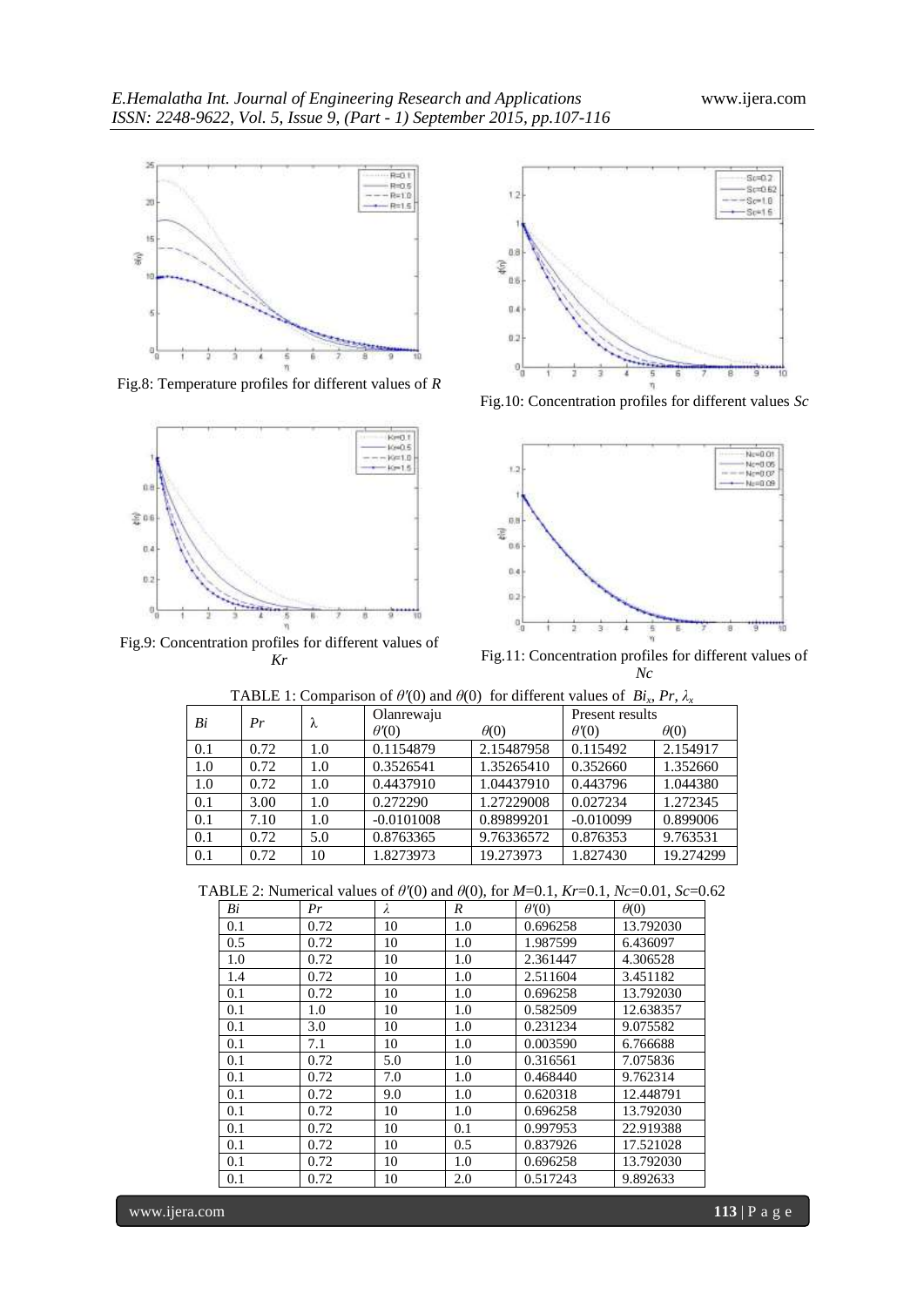TABLE 3: Numerical values of *f"*(0), *θ'*(0), *θ*(0) and −*φ*'(0) for *Bi*=0.1*, Pr*=0.72*, λ*=10*, Kr*=0.1*, Nc*=0.01,

| $Sc=0.62, R=1.0$ |          |             |             |                |  |
|------------------|----------|-------------|-------------|----------------|--|
| $\boldsymbol{M}$ | f'(0)    | $\theta(0)$ | $\theta(0)$ | $-\varphi'(0)$ |  |
| 0.05             | 0.308256 | 0.789805    | 11.488105   | 0.351403       |  |
| 0.1              | 0.220988 | 0.782246    | 12.397426   | 0.331091       |  |
| 0.2              | 0.132015 | 0.696258    | 13.792030   | 0.304323       |  |
| 0.3              | 0.034259 | 0.234338    | 16.918056   | 0.255852       |  |

TABLE 4: Numerical values of *θ*(0) and −*φ*'(0) for *M*=0.1, *Bi*=0.1*, Pr*=0.72*, λ*=10, *R*=1.0

| Kr  | Nc   | Sc   | $-\varphi'(0)$ |
|-----|------|------|----------------|
| 0.1 | 0.01 | 0.62 | 0.304323       |
| 0.5 | 0.01 | 0.62 | 0.536209       |
| 1.0 | 0.01 | 0.62 | 0.719398       |
| 1.5 | 0.01 | 0.62 | 0.854658       |
| 0.1 | 0.01 | 0.62 | 0.304323       |
| 0.1 | 0.05 | 0.62 | 0.311264       |
| 0.1 | 0.07 | 0.62 | 0.314734       |
| 0.1 | 0.09 | 0.62 | 0.318204       |
| 0.1 | 0.01 | 0.02 | 0.193699       |
| 0.1 | 0.01 | 0.62 | 0.304323       |
| 0.1 | 0.01 | 1.0  | 0.370460       |
| 0.1 | 0.01 | 15   | 0.438049       |

## **V. CONCLUSIONS**

A steady two-dimensional boundary layer model has been developed for the boundary layer flow of a hydromagnetic, viscous, incompressible radiating fluid along a flat plate in the presence of exponentially decaying internal heat generation, thermal radiation and chemical reaction with convective surface boundary condition. The governing boundary layer equations are reduced to nonlinear ordinary differential equations using similarity transformations and the resulting equations are then solved numerically using Runge-Kutta fourth order method along with shooting technique.

A parametric study is conducted to illustrate the behavior of various physical quantities for different values of the governing parameters and the results are summarized as follows.

- As the Magnetic parameter increases, the velocity boundary layer thickness, the skin friction coefficient, the Nusselt number and the Sherwood number decrease while the plate surface temperature, the temperature and the concentration increase.
- There is a decrease in the thermal boundary layer thickness and the plate surface temperature with an increase in the local Prandtl number or the local Biot number.
- With an increase in the local Biot number, the Nusselt number increases.
- An increase in the local Prandtl number leads to a decrease in Nusselt number.
- An increase in the internal heat generation prevents the rapid flow of heat from the lower surface to the upper surface of the plate

 As radiation parameter increases, the temperature decends near the wall, while it ascends in the free stream where as the Nusselt number and plate surface temperature decreases rapidly.

 An increase in the local chemical reaction parameter (*Kr*), the concentration difference parameter (*Nc*) and Schmidt number (*Sc*) leads to an increase in the Sherwood number and decrease in the concentration.

### **REFRENCES**

- [1] K. Stewartson, , On the free convection from a horizontal plate, *The Journal of Applied Mathematics and Physics (ZAMP), 9(3),* 1958 276-282.
- [2] W.N. Gill., D.W.Zeh, D.W. Del Casal, , Free convection on a horizontal plate, *The Journal of Applied Mathematics and Physics (ZAMP), 16(4),* 1965,539-541.
- [3] Z. Rotem, L. Claassen, Natural convection above unconfined horizontal surfaces, *Journal of Fluid Mechanic, 39(1)* 1969, 173- 192.
- [4] M.S. Raju, X.Q. Liu, C.K. Law, A formulation of combined forced and free convection past horizontal and vertical surfaces*, International Journal of Heat and Mass Transfer, 27(12),* 1984, 2215-2224.
- [5] J.V. Clifton, A.J. Chapman, Natural convection on a finite-size horizontal plate, *International Journal of Heat and Mass Transfer, 12(12),* 1969, 1573-1584.
- [6] D.R. Jones, Free convection from a semiinfinite plate inclined at a small angle, *The*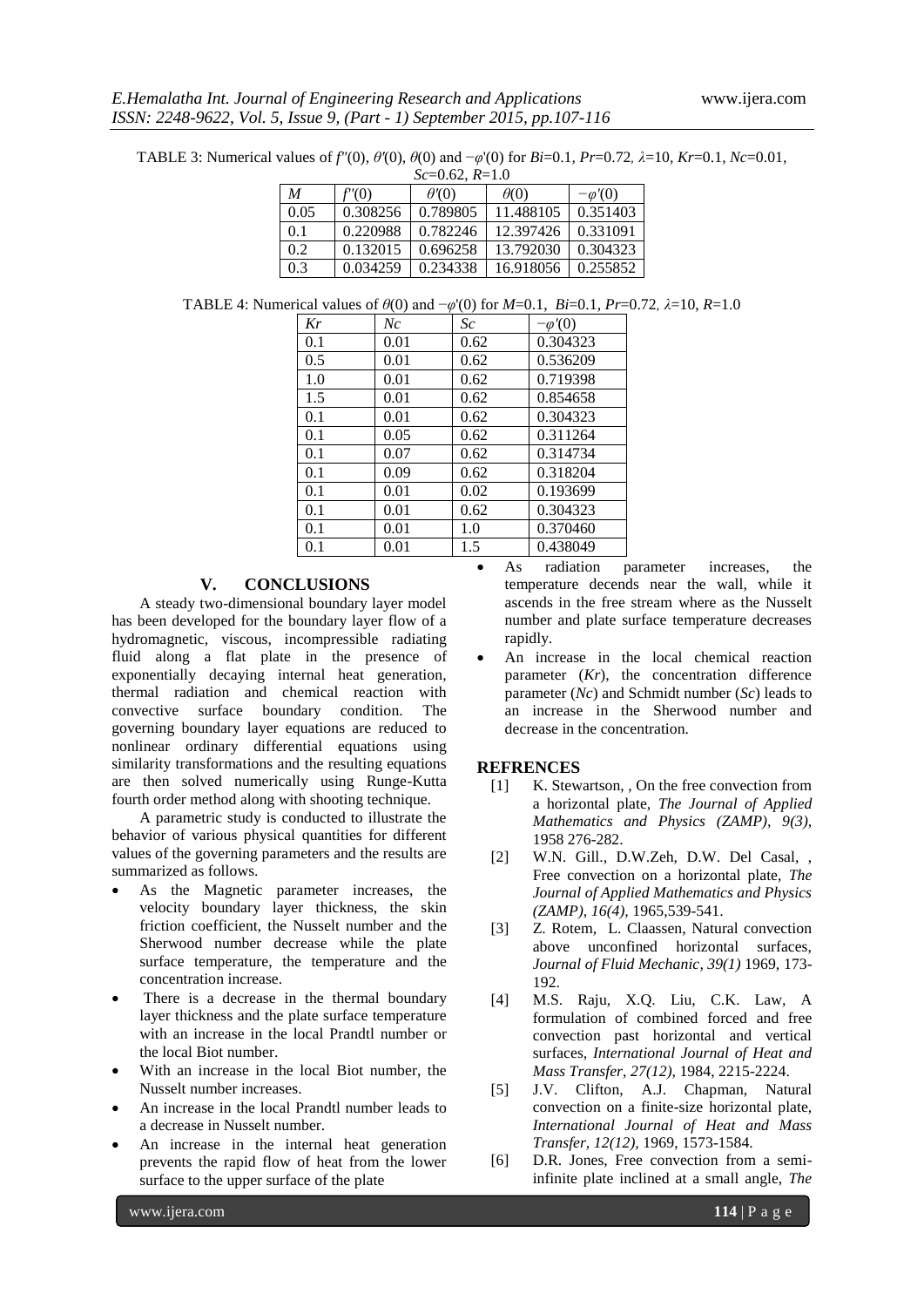*Quar-terly Journal of Mechanics and Applied Mathematics, 26(1),* 1973, 77-98.

- [7] L. Pera, B. Gebhart, Natural convection boundary layer flow over horizontal and slightly inclined surfaces, *International Journal of Heat and Mass Transfer, 16(6),* 1973, 1131-1146
- [8] W.-S Yu, H.-T. Lin, Free convection heat transfer from an isothermal plate with arbitrary inclination, *Heat and Mass Transfer, 23(4),* 1988, 203-211.
- [9] H.-T. Lin, W.-S. Yu, S.-L. Yang, Free convection on an arbitrarily inclined plate with uniform surface heat flux, *Heat and Mass Transfer, 24(3),* 1989, 183-190.
- [10] N. Afzal, Higher order effects in natural convection flow over a uniform flux horizontal surface, *Heat and Mass Transfer, 19(3),* 1985 177-180.
- [11] N. Afzal, T. Hussain, Effects of large suction in natural convection boundary layer on a horizontal plate, *Heat and Mass Transfer, 20(3)* 1986 203-206/
- [12] H.-T. Lin, W.-S. Yu, Free convection on a horizontal plate with blowing and suction, *Journal of Heat Transfer, 110(3)* 1988, 793- 796.
- [13] H.J.H. Brouwers, The effect of blowing or suction on laminar free convection heat transfer on flat horizontal plates, *Heat and Mass Transfer, 28(6)* 1993, 341-344.
- [14] T.S. Chen, H.C. Tien, B.F. Armaly, Natural convection on horizontal, inclined, and vertical plates with variable surface temperature or heat flux, *International Journal of Heat and Mass Transfer, 29(10)* 1986, 1465-1478.
- [15] G. G. Stokes, Effect of the internal friction of fluid on the motion of pendulums. *Cambridge Phil Trans, IX* 1851, 8–15.
- [16] J.P. Panda, G.C. Das and S.S. Das, Unsteady free convictive flow and mass transfer of a rotating elastic-viscous liquid through porous media past a vertical porous plate, AMSE, *J. Mod. Meas.Cont., B72(3),* 2003, 47-59.
- [17] M.A. Sattar, free convection and mass transfer flow though a porous medium past an infinite vertical porous plate with time dependent temperature and concentration, *Ind.J.Pure Appl. Math, 23,* 1994, 759-766
- [18] N. Bhaskara Reddy, and D. Bathaiah, Magnetohydrodynamic free convection laminar flow of an incompressible viscoelastic fluid, *Reg. J. of Energy Heat Mass Transfer, 3(4),* 1981, 239-255.
- [19] N. Bhaskara Reddy, and D. Bathaiah, MHD combined free and forced convection flow

through two parallel porous walls, *Acta Mechanica, 42,* 1982, 239-251.

- [20] E.M.A. Elabashbeshy, Heat and mass transfer along a vertical plate with variable temperature and concentration in the presence of magnetic field, *Int. J. Eng. Sci., 34,* 1997 515-522.
- [21] M.A. Samad, M.E. Karim, and D. Mohammad, Free Convection Flow through a Porous Medium with Thermal Radiation, Viscous Dissipation and Variable suction in Presence of Magnetic Field, *Bangladesh Journal of Scientific Research, 23(1),* 2010, 61-72.
- [22] P. Loganathan and P. P. Arasu, Thermophorosis Effects on Non-Darcy MHD Mixed Convective Heat and Mass Transfer past a Porous Wedge in The Presence of Suction/Injection, *Theoretic Applied Mechanics, 37(3),* 2010, 203-227. doi:10.2298/TAM1003203L.
- [23] N. Ghara, S. L. Maji, S. Das, R. Jana, and S. K. Gosh, Effects of Hall Current and Ion-Slip on Unsteady MHD Couette Flow, *Open Journal of Fluid Dynamics, 2(1)* 2012, 1-13. doi:10.4236/ojfd.2012.21001.
- [24] A.Y. Ghaly, E.M.E. Elbarbary, Radiation effect on MHD free convection flow of a gas at a stretching surface with uniform free stream. *J Appl Math 2,* 2002, 93–103.
- [25] A.Y. Ghaly, Radiation effect on a certain MHD free convection flow. *Chaos, Solitons & Fractals J 13,* 2002, 1843–50.
- [26] B. Gehart, and L. Pera, The nature of vertical natural convection flows resulting from the combined buoyancy effects of thermal and mass diffusion. *International Journal of Heat Mass Transfer. 14,* 1971, 2025-2050.
- [27] R. Byron Bird, E. Warren Stewart and N. Edwin Lightfoot, Transport phenomena. John Wiley and Sons, New York 24*,* 1992
- [28] E.L. Cussler, Diffusion Mass Transfer in Fluid Systems, *Cambridge University press London, UK,* 1988.
- [29] M.K. Shakhaoath, K. Ifsana, and M.I. Sirajul, Possessions of chemical reaction on MHD heat and mass transfer of nanofluid flow on a continuously moving surface. *American Chemical Science Journal. 4(3),* 2014, 401-415.
- [30] A.Apelblat, Mass transfer with a chemical reaction of the first order. Effects of axial diffusion. *The Chemical Engineering Journal. 23,* 1982, 193-203.
- [31] U.N. Das, R. Deka, and Soundalgekar, Effects of mass transfer on flow past an impulsively started infinite vertical plate